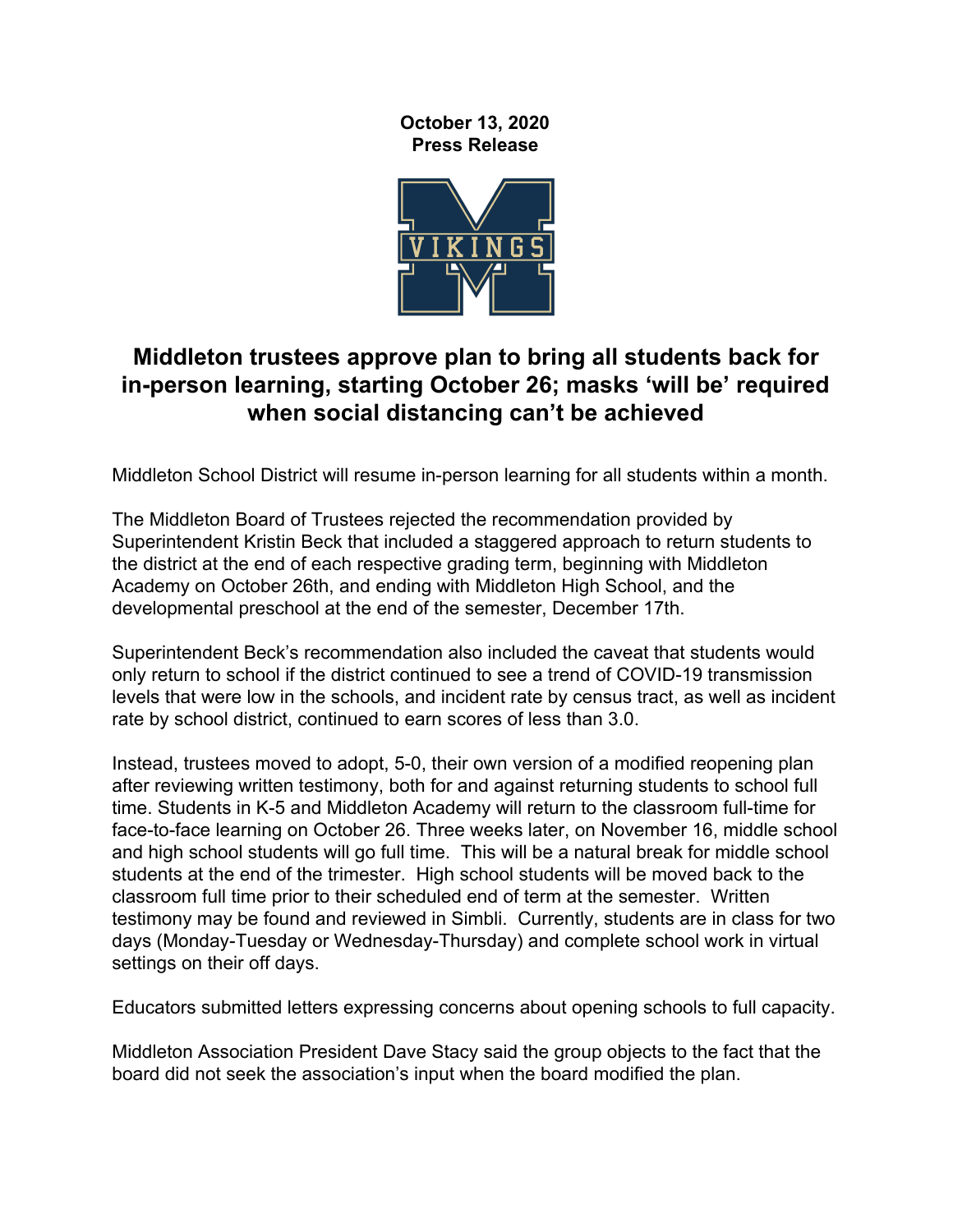"Trustees, please include the MEA in the discussions of modifying the reopening plan," Stacy's letter said. "Show that you are supportive and concerned for our staff who are doing everything imaginable to continue the quality educational experience that Middleton is known for."

Southwest District Health representative, Kimberly Beckley, RN was available during a work session prior to the meeting where CDC guidelines and local trends were reviewed. The work session started at 5:00 PM.

"The one thing that I just want to emphasize for both myself and the district is that we too, are very excited to get students back in school, and that is a priority of ours," Beck told the trustees.

"I think there's only one thing that we would prioritize over the top of that, and that is the health and safety of our students and our staff and that is what we are really trying to be cognizant of."

Beck's recommendation to the board also included a face covering mandate since students will no longer be able to socially distance in classrooms as they can now at half capacity. The board opposed a mandate, stating that the language in the reopening plan was enough. The language in the reopening plan has been amended to include the following: "From time to time, while COVID-19 transmission is a concern, and schools are operating at full capacity, the board may mandate face coverings. During such time, face coverings will be required any time students are not socially distanced, and not at designated periods for recess and/or lunch."

Trustee chairman Kirk Adams said "masks WILL be required. You can't open the schools without masks being required."

Although trustees agreed that from time to time, when COVID-19 spread is a concern, schools operating at full capacity may require face coverings if students can't socially distance for more than 15 minutes, they did not implement a mandate that would make this a requirement for the district.

Adams said the board will address the mask issue if necessary.

Trustees also agreed to provide Plexiglass to teachers who want it.

After the meeting Beck stated that she is concerned about returning students at full capacity sooner than recommended. The plan that was recommended to trustees had input from school leaders, teacher leaders, and district administration, and included a timeline that would allow the district to continue to assess trends for a longer period of time with more time between each group of students returning to school.